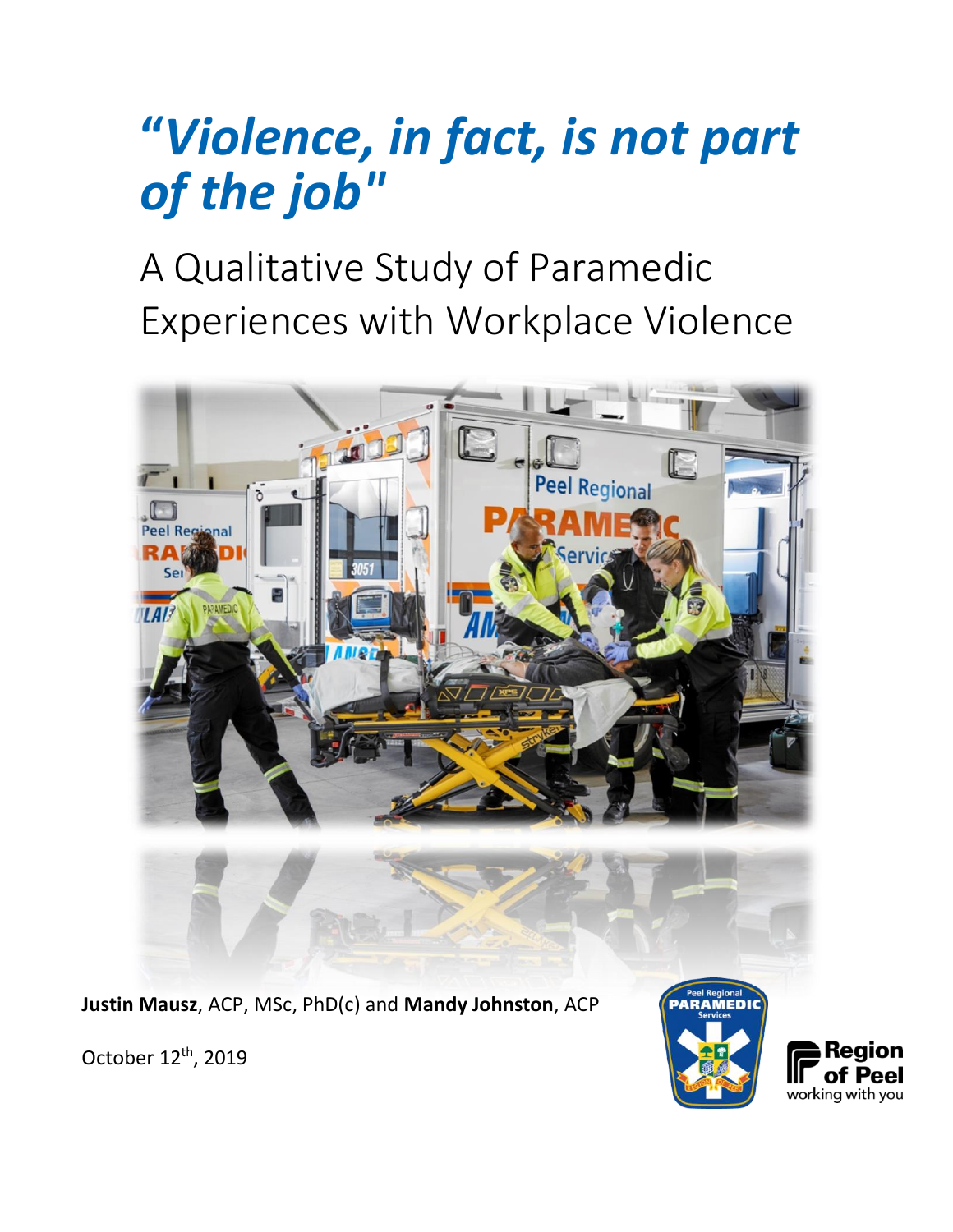# Author Information

#### **Commissioned By**

This report was commissioned by the *Culture and Engagement* Department of Peel Regional Paramedic Services as part of the External Violence Against Paramedics (EVAP) Working Group.

EVAP Working Group Members:

- Alexis Silverman
- Monica Misra-Lui
- Willie Wong

#### **Authors**

- Justin Mausz
- Mandy Johnston

#### **Address for Correspondence**

Justin Mausz, Peel Regional Paramedic Services, Fernforest Reporting Station, 1600 Bovaird Drive East, Brampton, Ontario, Canada, L6V 4R5. [justin.mausz@peelregion.ca](mailto:justin.mausz@peelregion.ca)

#### **To Cite this Document**

Mausz, J. & Johnston, M. (2019). *"Violence, in fact, is not part of the job" A qualitative study of paramedic experiences with workplace violence.* Brampton, Ontario: Peel Regional Paramedic Services.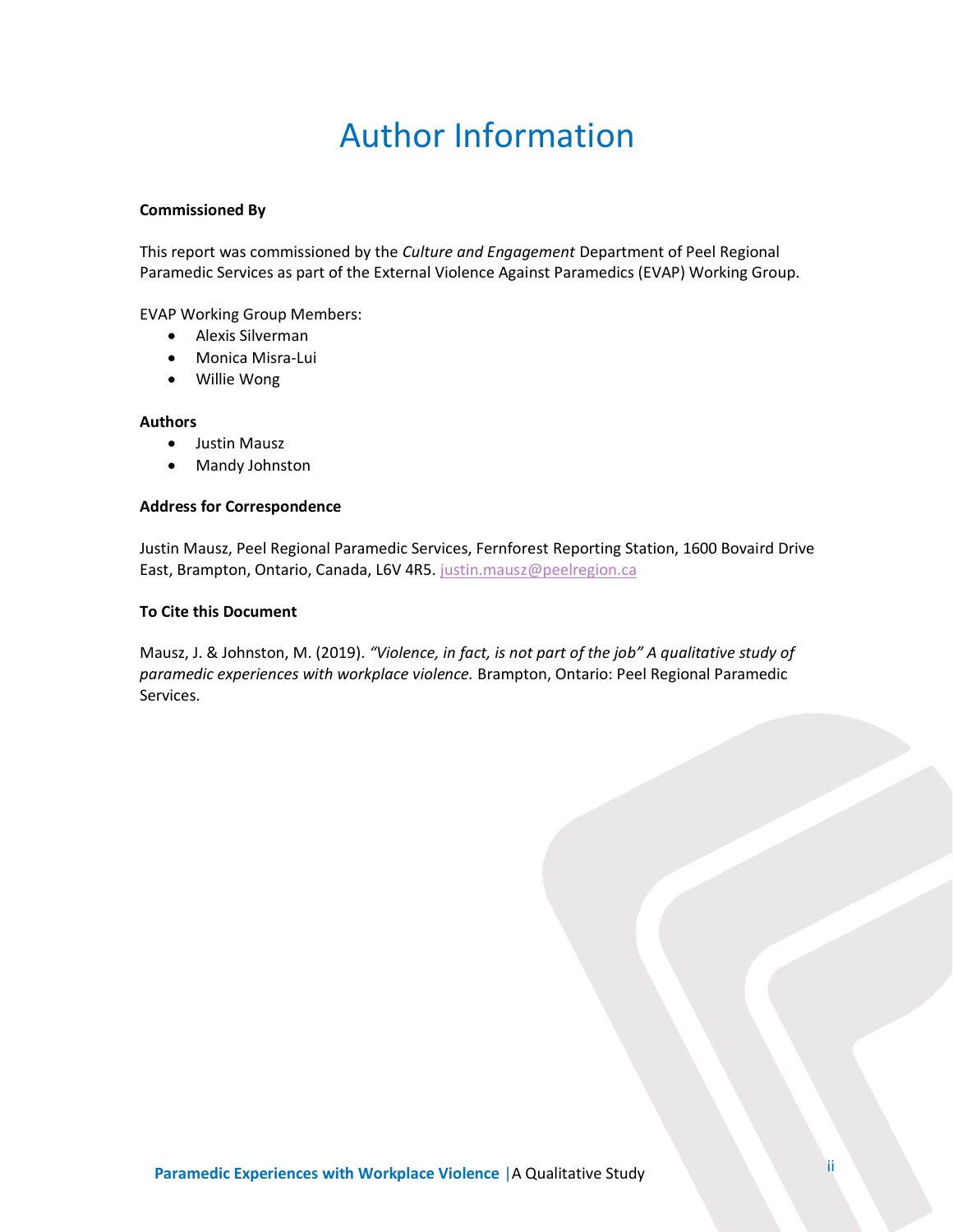# **Table of Contents**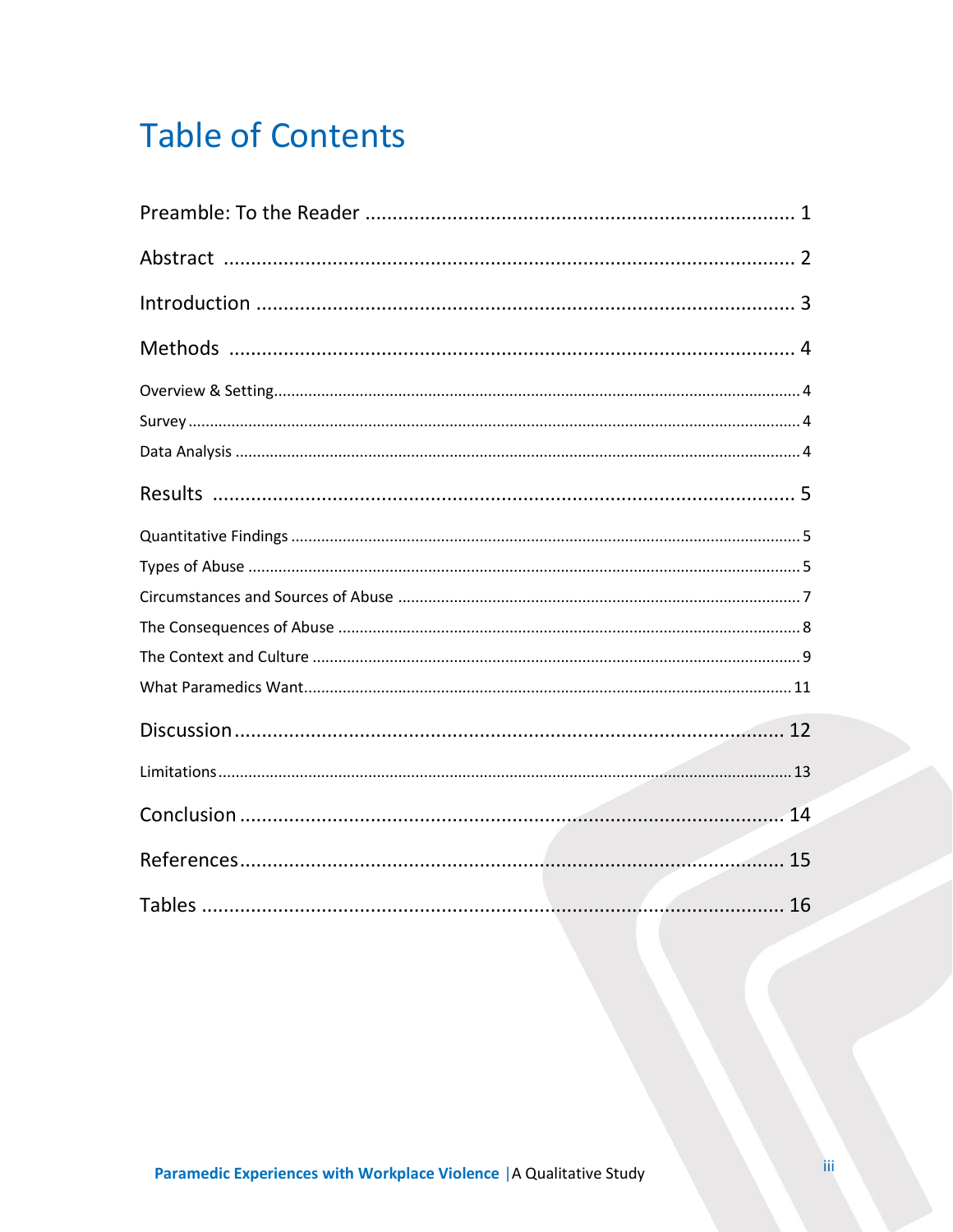# To the Reader

<span id="page-3-0"></span>Some of this report will be difficult to read. The paramedics who completed our survey provided detailed accounts of experiencing verbal abuse, threats, and – not infrequently – physical and sexual assault. In sharing their stories, the paramedics occasionally use strong language, and we have not redacted or edited their words in an effort to represent their experiences faithfully and communicate the vitriol that they describe. All of this is to say that their stories may be triggering if you have personal or professional experience with violence.

Our analysis also touches on issues of organizational culture, and the participants often shared a perception of feeling unsupported by management, and unsafe in the workplace. These comments, too, can be difficult to read, particularly if you are in an administrative, management, or other leadership role in our community. In reading this report, however, I ask that you remember that what we are sharing with you are *lived experiences*, and our goal – you in reading this report, and Mandy and I in writing it – should be in coming together to understand these experiences to create positive change.

The culture of an organization is made up of the tapestry of people with whom we work – no *one* person is responsible for the good or the bad in our culture, but we all have the power to change it. What we are sharing with you are several ways in which we can change our culture to hear, to support, and – most importantly – to empower each other in *rejecting* violence as a normal part of our work.

This can be an uncomfortable process, but in organizing the External Violence Against Paramedics working group, in empowering those members of our community to study an important and difficult subject, and in reading this report, *you* are an integral part of the solution.

Thank you for having the courage to ask difficult questions and the wisdom to listen to (sometimes) difficult answers.

Yours very sincerely,

Justin "Dewey" Mausz & Mandy Johnston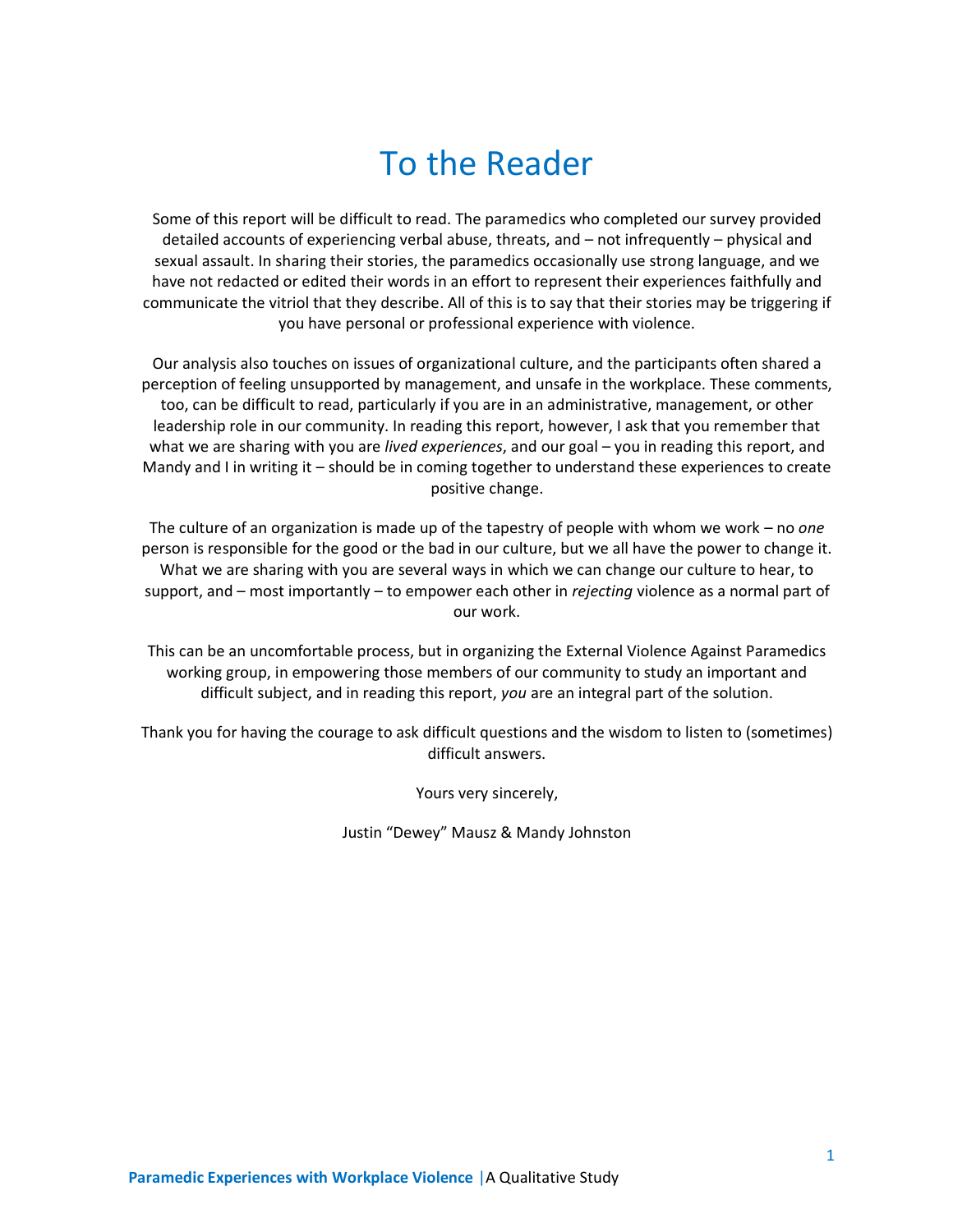## Abstract

#### <span id="page-4-0"></span>**Introduction**

Paramedic exposure to violence is a well-documented, and growing problem. However, our understanding of the consequences of violent attacks, as well as the circumstances surrounding abuse and the context in which it occurs is lacking. Our objective was to broadly explore paramedic experiences with violence.

#### **Methods**

We distributed a survey to a single, large, urban paramedic service in Ontario, Canada with the goals of (1) estimating the prevalence of exposure to violence; and (2) qualitatively unpacking the experience. The survey consisted of a combination of forced-response (i.e., yes/no, multiple choice) and free-text questions, and was distributed electronically and made available for a 30-day period. Quantitative data were analyzed using summary and descriptive statistics. The qualitative analysis followed the principles of inductive thematic analysis, borrowing the coding techniques of grounded theory, with the goal of describing the experience of workplace violence among paramedics.

#### **Results**

A total of 196 paramedics completed the survey, for a response rate of 33.3%. Of the participants, 48.2% identified as men, 50.2% women, and 1% as gender diverse people. The majority (46.4%) of participants reported having 11 or more years of experience, with the remainder evenly split between 0-5 (27%) and 6-10 (26.5%) years of experience. With respect to exposure to violence, 97.9% reported exposure to verbal abuse, 86.1% intimidation, 80% physical assault, 61.5% sexual harassment, and 13.8% sexual assault. Our qualitative analysis indicated the participants are regularly exposed to a wide variety of different forms of abuse, spanning the spectrum of severity to include threats and assaults with weapons, including firearms. This exposure to violence resulted in sometimes long-term physical, psychological, and emotional harm, and occurred in the context of a tacit institutional acceptance of violence as a normal – even expected – part of paramedic work.

#### **Conclusion**

Among our survey participants, exposure to violence was common, with potentially-serious and long-term physical, psychological, and emotional harm. We highlight several opportunities to enhance operational safety, while at the same time addressing an organizational culture that normalizes workplace violence.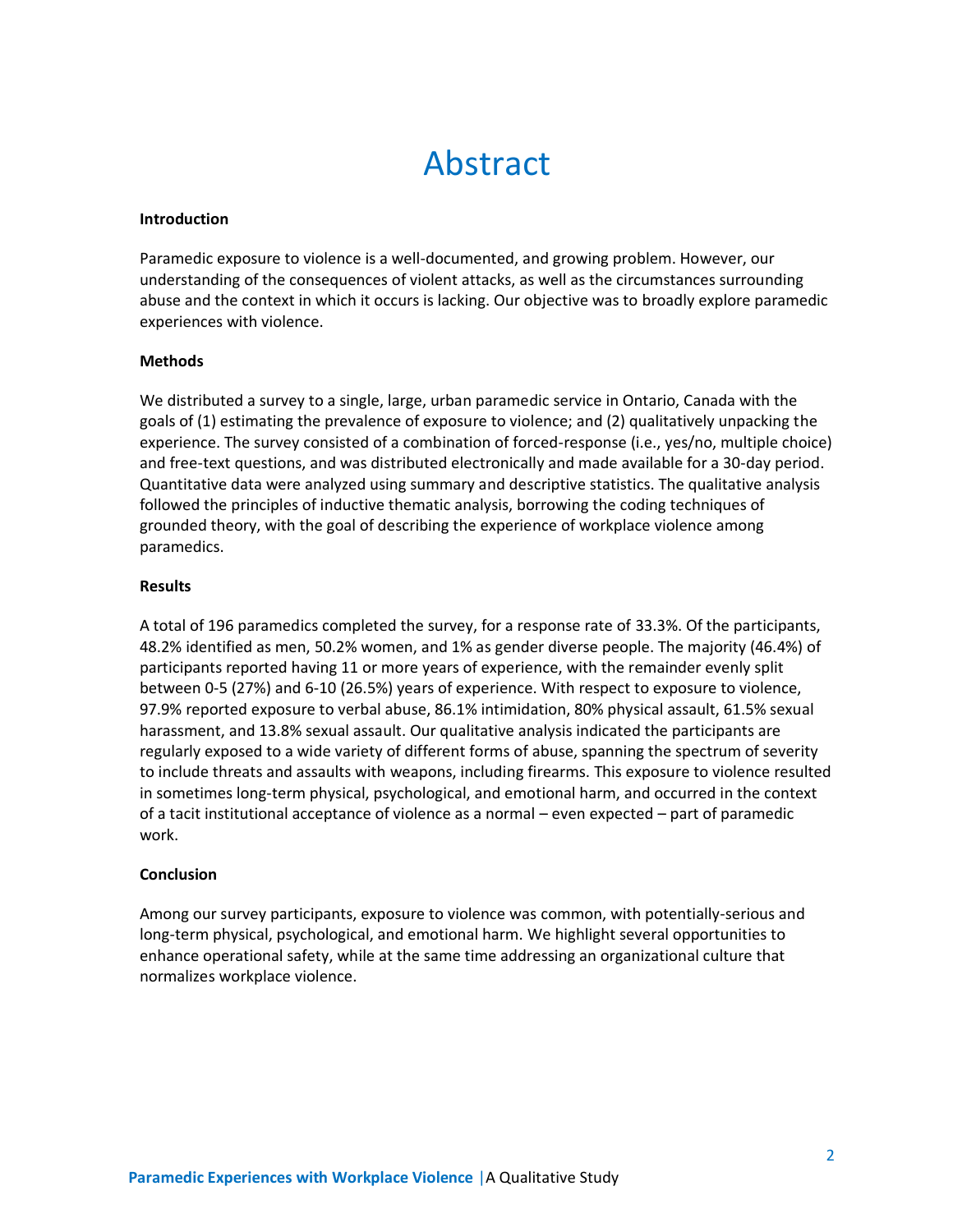### Introduction

#### *"Overall, I have been luckier than others, and I'm thankful for that."*

<span id="page-5-0"></span>The nature of pre-hospital emergency care means that paramedics often find themselves interacting with patients and members of the public who are in crisis, or under the influence of alcohol or drugs – often in the context of stressful and unpredictable situations, creating the not insignificant potential for violence.

Unfortunately, violence against paramedics is a well-documented and growing problem. For example, research from Australia indicated that 87.5% of paramedics surveyed were exposed to workplace violence over the course of their careers [1]. Similarly, a series of studies from Europe revealed that more than 80% of paramedics were the victims of threats or violence over a one-year period, with more than a third of paramedics reporting some form of violence every three months [2]. In North America, a study of paramedics in the United States found that fully 90% had been assaulted during their career [3]. In Canada, a comprehensive survey of paramedics in Ontario and Nova Scotia discovered that 75% of survey participants had experienced violence within the past year [4]. Across studies, the most commonly reported types of violence include verbal abuse, followed by threats, physical assault, sexual harassment and sexual assault [2-6]. Perhaps most concerningly, several recent investigations have found that violent attacks against paramedics are on the rise, with 1-year increases of up to being 23% reported in the media [6, 7].

Exposure to workplace violence has important and potentially far-reaching consequences. For example, in a US study, of the 61% of respondents who had been the victim of a violent attack, 25% had sustained a physical injury [3]. This can result in a substantial cost to the paramedic service, with research conducted by Safe Work Australia indicating that when paramedics were injured as a result of an attack, the median lost time from work was nearly two and a half weeks [6]. This amounted to a total cost of \$250,000 in compensation claims [6]. Beyond physical injuries, the emotional impact of these events is also an important consideration, but has been more difficult to quantify. What limited research exists suggests that changes in mood, fear for personal safety, and decreases in job satisfaction occur [2, 6, 8, 9]. Finally, patient care may ultimately be affected as well, with a study by Suserud and colleagues finding that of the 98% of paramedics who had experienced violence, 80% felt that the care they provided to patients suffered as a result, pointing to potentially significant downstream consequences for the public [2]. Collectively, however, the ultimate effects of violence against paramedics remain understudied.

Part of what makes studying this problem difficult is that many of the incidents likely go unreported. For example, Bigham and colleagues found that 61% of participants did not report violent incidents to a supervisor, with 81% not documenting the incident at all [4]. In the free-text comments, many participants indicated that exposure to violence is just 'part of the job' as a paramedic [4]. This tacit cultural acceptance of violence may be an important contributing factor in the trend of underreporting.

Taken together, the extant research illustrates that violence against paramedics is on the rise, but tracking and understanding the impacts of these incidents may be hampered by contextual and cultural factors that limit reporting. Much of the existing research has focused on prevalence, and a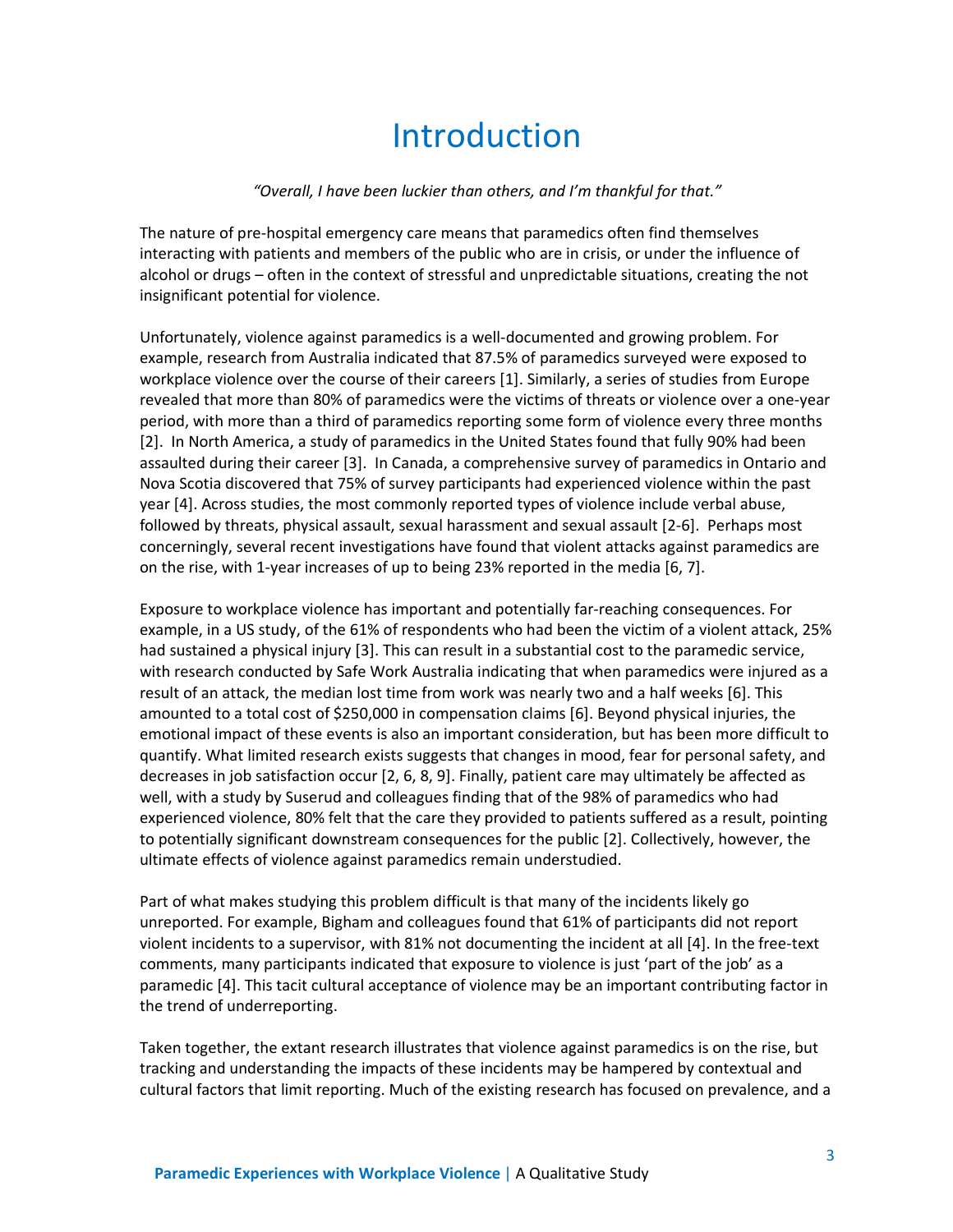<span id="page-6-0"></span>more complete understanding of the consequences of violence against paramedics is urgently needed. Such questions are much more amenable to qualitative methods, but their use in understanding this problem has been limited. Our objective was therefore to qualitatively explore paramedic experiences with workplace violence.

### Methods

#### **Overview**

We undertook a web-based survey distributed to a single paramedic service with the goal of (1) estimating the prevalence of exposure to violence; and (2) qualitatively exploring the experience of exposure to violence and its resulting impact on paramedic wellbeing. The survey consisted of a combination of forced-response and open-ended questions, was distributed via workplace email and made available for a 30-day period.

#### *Setting*

Our study was situated in a single paramedic service in Ontario, Canada. Peel Regional Paramedic Services (PRPS) is the sole provider of land ambulance and paramedic services to the Regional Municipality of Peel, encompassing the municipalities of Mississauga, Brampton, and Caledon. At the time of the survey, PRPS employed 632 paramedics and responded to an average of 130,000 emergency calls per year across a mixed suburban and rural geography of 1,200km<sup>2</sup>.

#### *Survey Instrument*

The survey was created and distributed using the web-based platform *SurveyMonkey* and was circulated via workplace email to all employees maintaining certification to practice as a paramedic (n = 632). The survey was available for the 30-day period between February  $14<sup>th</sup>$  to March  $14<sup>th</sup>$ , 2019 with emails sent at 2-week intervals encouraging participation. Survey questions consisted of demographic information including years of experience and gender, as well as a combination of forced-response (i.e., yes/no, multiple choice) and free-text questions designed to explore paramedic experiences with exposure to violence. For our definition of workplace violence, we drew on the definitions used by Bigham et al. in their 2014 study. Survey items were generated through consensus at a working group composed of front-line paramedics, management, and service administration, with a draft of the survey sent to a regional information analysis team for external consultation and feedback. The final version of the survey (Table 1) was approved by the service's senior administration prior to distribution.

#### *Data Analysis*

Quantitative data were analyzed using summary and descriptive statistics to report on the proportion of paramedics reporting exposure to violence in the workplace, the types of violence encountered, and the actions taken (i.e., reporting). Qualitative data in the form of free-text narrative comments were assembled in Microsoft Word (Microsoft Inc) and imported into NVivo for Mac Version 11 (QSR International) for analysis. The analysis followed the principles of inductive thematic analysis [10, 11], borrowing the coding methods of grounded theory [12]. Inductive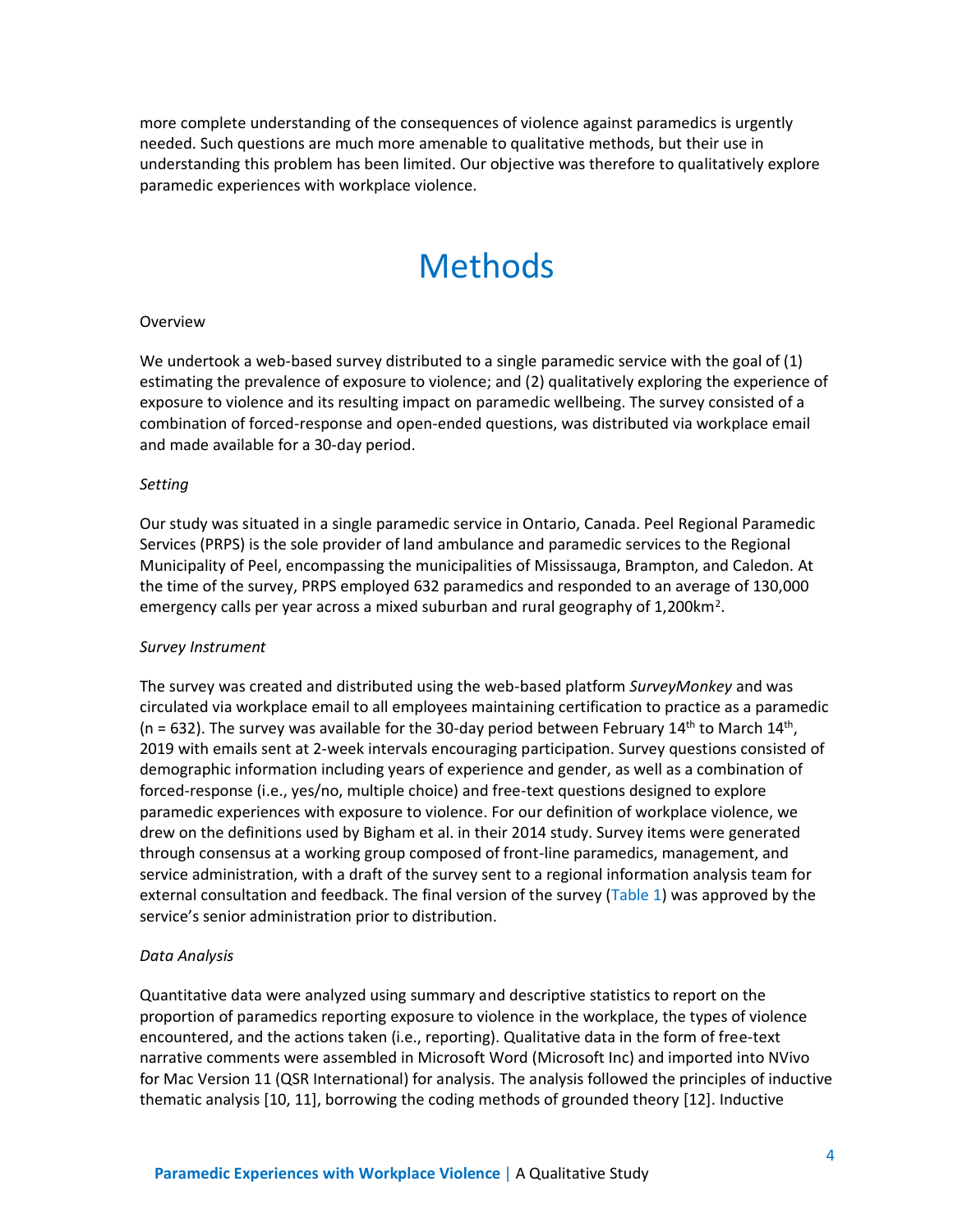thematic analysis is an iterative technique of deriving cogent, explanatory themes that remain analytically 'close' to the data while still allowing for interpretive flexibility [13]. Grounded theory coding emphasizes identifying and making explicit social processes and relationships in the data. The analysis began with open coding, assigning short labels to segments of text using gerunds (-'ing' statements) to identify social actions [12]. Subsequent rounds of focused coding deleted, collapsed, and expanded the original open codes as appropriate, organizing the codes by conceptual similarity [14]. A final round of coding clarified the relationships between conceptual themes and organized the codes into a coherent explanatory framework. We used in-vivo annotations and memos [15] to document analytical decisions during the coding process and met regularly to discuss in-progress work.

### Results

<span id="page-7-0"></span>A total of 196 paramedics completed the survey out of a total pool of 588 eligible (i.e., not on leave) participants for a response rate of 33.3%. The demographic characteristics of our participants and a summary of the quantitative findings are reported in Table 2. With respect to exposure to violence during their careers, 191 participants (97.5%) reported experiencing verbal abuse, 168 (86.1%) intimidation, 156 (80%) physical assault, 120 (61.5%) sexual harassment, and 27 (13.8%) sexual assault. Only a minority of participants (40%) reported the incident to PRPS management, or to the police (21.3%).

#### *Qualitative Analysis*

The free text responses yielded 63 single-spaced pages of comments for a total of 30,602 words for analysis. Through successive rounds of coding, we developed a total of 5 major themes and a number of sub-themes describing the participants' experience with workplace violence and the context in which it occurs.

#### **Trigger Alert**

It is important to note that the participant accounts describe situations involving physical and sexual violence, often using strong language. In attempting to faithfully represent our participants' lived experiences, we have not edited or redacted potentially offensive language, and their comments **may be triggering** to readers who have personal or professional experience with violence.

#### *Types of Abuse*

#### "*I have been yelled at, cornered, slapped, bit, punched in the throat, told I would be raped, told my family would be raped and killed*…"

The range of abuse that the participants described was shocking. Often the participants would simply provide a long, bullet-point list of the various kinds of abuses to which they had been subjected over the course of their careers, including name-calling and racial slurs, threatening behaviour, physical attacks (sometimes with weapons), sexual harassment, and sexual assault. The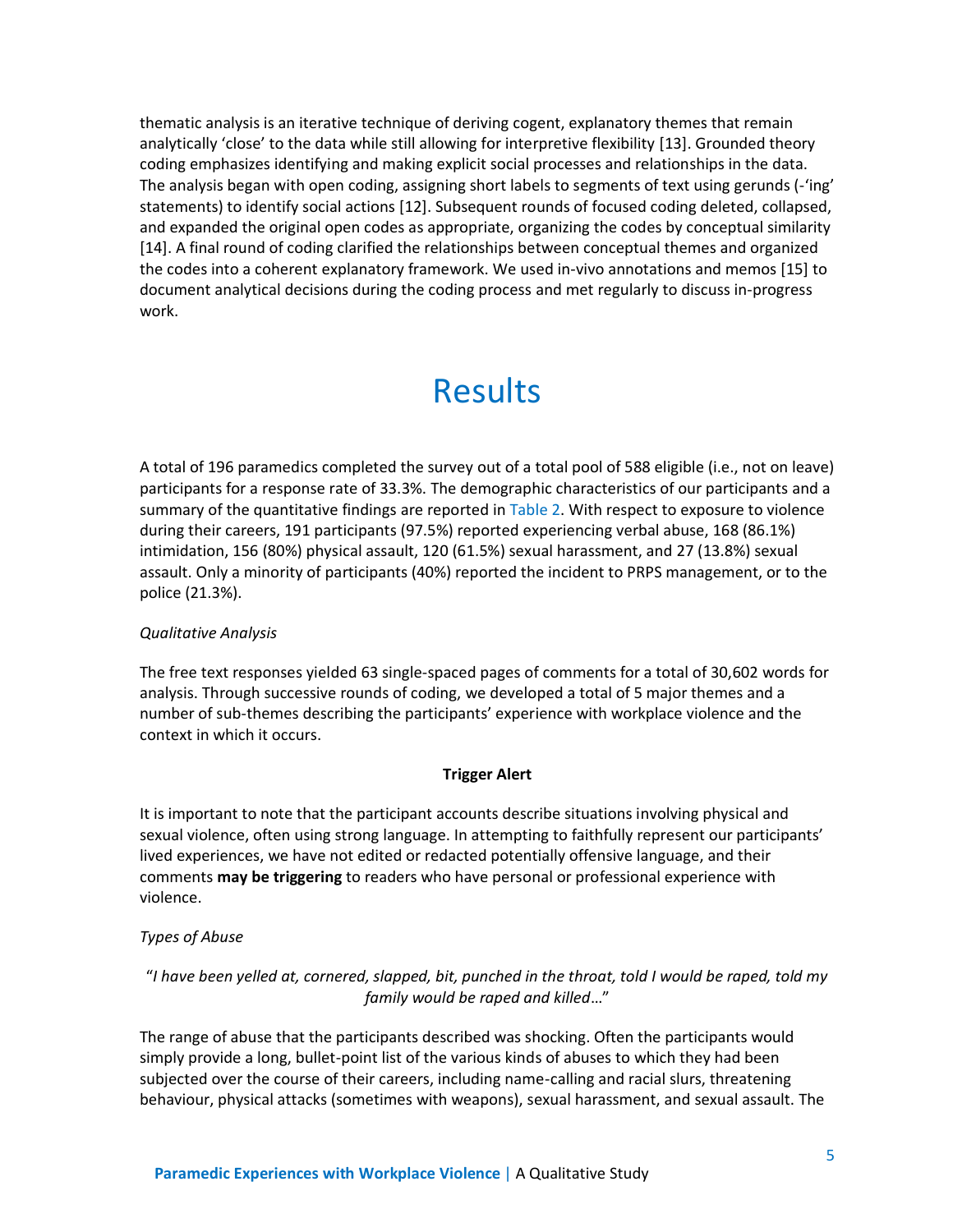overarching commonality was in the diversity of the abuse described, and the frequency with which it was encountered: nearly every participant reported experiencing all of the various types of abuse, often more than once. This litany of abuse ranged from relatively benign incidents – such as being yelled at, called offensive names, or being subjected to racial slurs – to more serious incidents, including being threatened with death or rape, or being physically or sexually assaulted.

These more serious incidents are particularly concerning, with several participants reporting receiving threats not only directed at them, but also at their spouses and family members. In several instances, the participants described being threatened with weapons, including situations in which knives and guns were produced and pointed at them:

> "At the extreme end, I have been threatened with knives twice (i.e., the weapons were presented and held against me)" "I've entered a residence and found someone pointing a gun at me"

Of course, incidents of physical attacks were also troubling. Spitting was particularly common, but physical abuse also included striking (such as punching, kicking, slapping, or hitting), grabbing, or pinning the paramedics. The participants also described being assaulted with weapons: "*I have been chased out of a house while having objects (including knives) being thrown at me*"

Particularly concerning was how many participants described experiencing various forms of sexual harassment and assault. The incidents included sexist remarks – often directed at women – and misogynistic comments, not just from patients or members of the public, but also from allied services personnel such as police officers and firefighters:

> "Wouldn't you rather go in the ambulance and spend time with these lovely *ladies* than be brought-in in the back of a police car?" (emphasis added)

More serious incidents involved sexual solicitations, inappropriate comments, lude gestures, and threats of rape, with several participants reporting numerous incidents in which patients exposed themselves and masturbated in their presence:

> "An intoxicated man told me that if I sucked him off, he would guarantee that he would be fine while completing sign-off paperwork" (referring to refusal of service)

> "On more than one occasion, I've been witness to both male and female patients attempting to masturbate"

Finally, the participants described several incidents of inappropriate touching, stroking, or groping, amounting to outright sexual assault:

> "As a woman, having men think it is their right to comment on a female's look, or put their hand up a medic's thigh, or 'accidentally' grab a breast, all regardless of the paramedic's verbal warnings"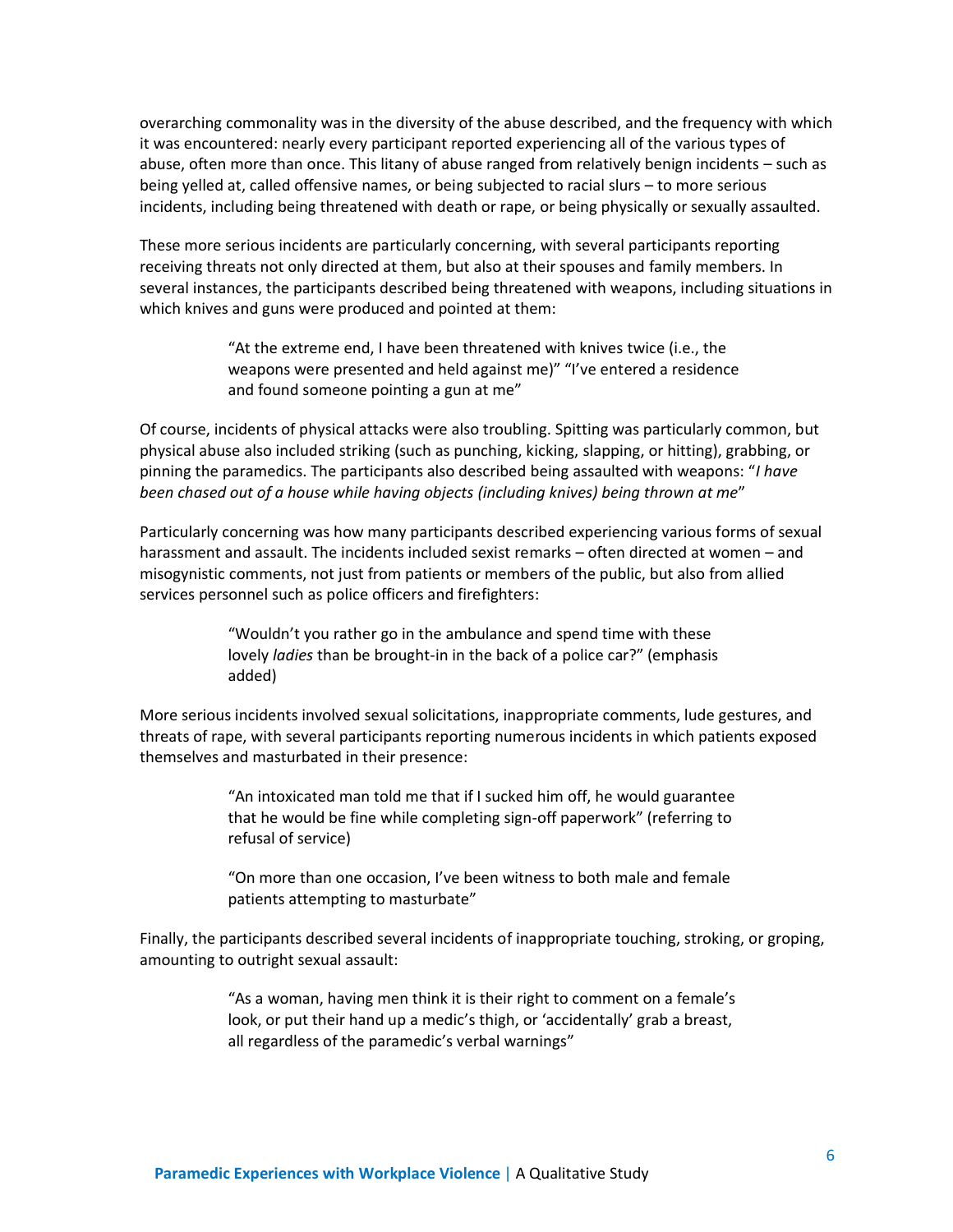While women reported many of the instances of sexual harassment and assault, some men disclosed experiencing sexual harassment as well, but described feeling an added layer of stigma in reporting these incidents to management or the police:

> "As a man, I am frequently sexually harassed and have been groped numerous times. It does not feel safe to address this in anything but a comedic manner with coworkers and management"

#### *Circumstances and Sources of Abuse*

Where the participants described abuse from patients, in the majority of cases, the patients had an altered mental status, with alcohol or drug intoxication, and hypoglycemia being the most frequently reported. Alcohol intoxication was particularly problematic, with some of the most serious cases of physical assault perpetrated by patients who had been drinking:

> "I was 10 weeks pregnant and was transporting a drunk male patient who woke up and attempted to leave. I tried to talk him down and have him stay on the stretcher, but he attacked me, ripping my shirt and pants, scratching my face, and kicking me in the abdomen."

Service policies and provincial standards of care advise paramedics to request police presence in the case of violent or aggressive patients and – if necessary – wait for their arrival before initiating care. However, in the majority of the situations described by the participants, the police were on scene, and the perpetrators were often already in police custody:

> "I was spit at and verbally abused by a patient who was (intoxicated) in custody of police, telling me to go kill myself, calling me a fucking bitch"

In situations involving physical abuse, many of the incidents occurred in the back of the ambulance, often when the vehicle was in motion, and often when the treating paramedic was alone with the patient. This included intoxicated patients becoming aggressive or violent in an attempt to exit the vehicle, underscoring the transportation phase as particularly high-risk.

While physical abuse was commonly perpetrated by patients, instances of verbal abuse were often described as coming from the family of the patient, and other individuals (such as bystanders) present at emergency scenes.

> "He (the patient's son) became furious, started yelling at us, starting with 'stop asking such ignorant questions and *do your fucking job'*. (emphasis added) He proceeded to videotape us while we cared for his mom saying things like 'look at how horrible they are treating my mother', 'I will have you fired' (and) 'you are fucking useless'"

The above example is illustrative of a trend where disagreements over patient care created tension that sometimes escalated into abusive language. Emergency scenes are stressful, and the instances of abuse from family were underpinned by conflicts around what hospital to take the patient to, whether family could accompany the patient in the ambulance, or how best to care for the patient.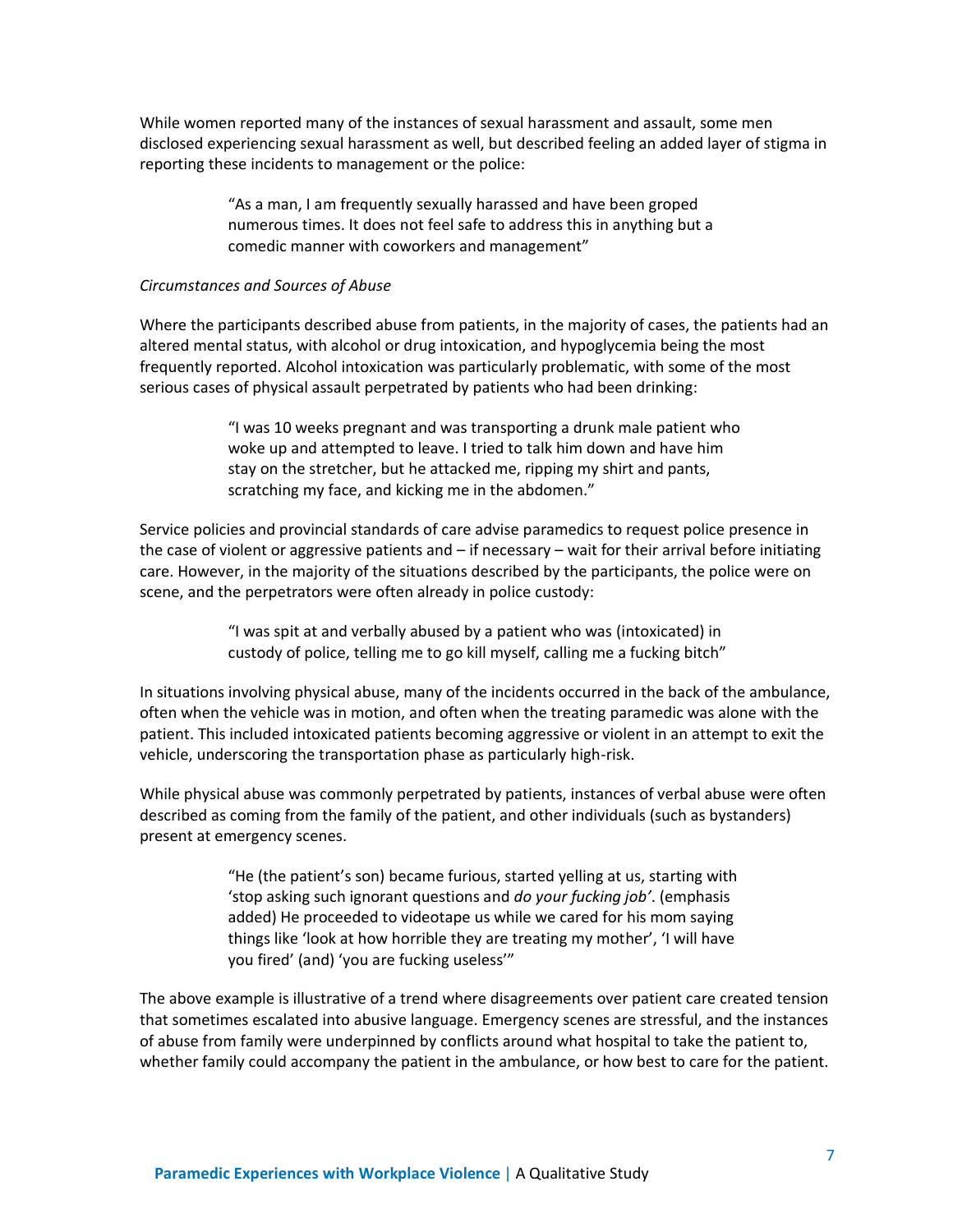"I have been on the road for greater than 30 years. Most times were verbal or physical threats by family due to the stress of having a sick loved one"

In response to instances of violence, the participants described a number of strategies they use to stay safe. For example, participants spoke of attempting to distract an agitated patient to deescalate a tense situation, expediting on-scene care to leave a hostile scene, or disengaging from the patient by sitting out of sight during the drive to hospital. In some cases, the participants reported having to physically defend themselves from patients who had become violent.

#### *The Consequences of Abuse*

#### "*I was terrified. I was assessed in the ER and received an ultrasound the following day to assess my pregnancy."*

The participant in this example was 10-weeks pregnant, and had been kicked in the abdomen by an intoxicated patient attempting to flee the ambulance while it was being driven to hospital. The consequences of abuse are wide ranging and significant, including physical, psychological, and emotional harm. A number of participants described sustaining injuries that required them to take time off work after being attacked by patients:

> "I had a woman physically attack me on a call. She came at me punching me in the chest and grabbing at me, when I tried to stop her, she got a hold of my fingers and twisted my wrist. I finished the call and was seen in the ER (emergency room) by a doctor I was off with a wrist injury for 3 months."

Indeed, the incidents the participants described were understandably upsetting and the participants reported experiencing a wide variety of uncomfortable emotional reactions to the events. The participants spoke of feeling angry, anxious, unappreciated by the public and stressed about coming to work, driven primarily out of an overarching perception of feeling *unsafe* in the workplace.

> "There isn't a day that I don't worry about my personal safety, and even times that I worry about the safety of my family (some threats sound and feel more real than others)"

> "I try not to let it affect me; however, I have knowledge of coworkers being physically injured because of an attack. It certainly causes some anxiety that regardless of how careful I try to be, I may be attacked while on a call"

The effects of the abuse persisted long after the incidents themselves, leading to a number of important consequences for the working lives of the participants. For example, many participants spoke of feeling more on edge, or alert on calls, and having an increased awareness of potential safety risks. While in some cases this was framed positively, in many instances, the participants described this as leaving them feeling "*hardened*", with less empathy and compassion for their patients, noting that violence "*changes how you think about patients and family members.*" This erosion of trust can ultimately have downstream consequences for the quality of patient care: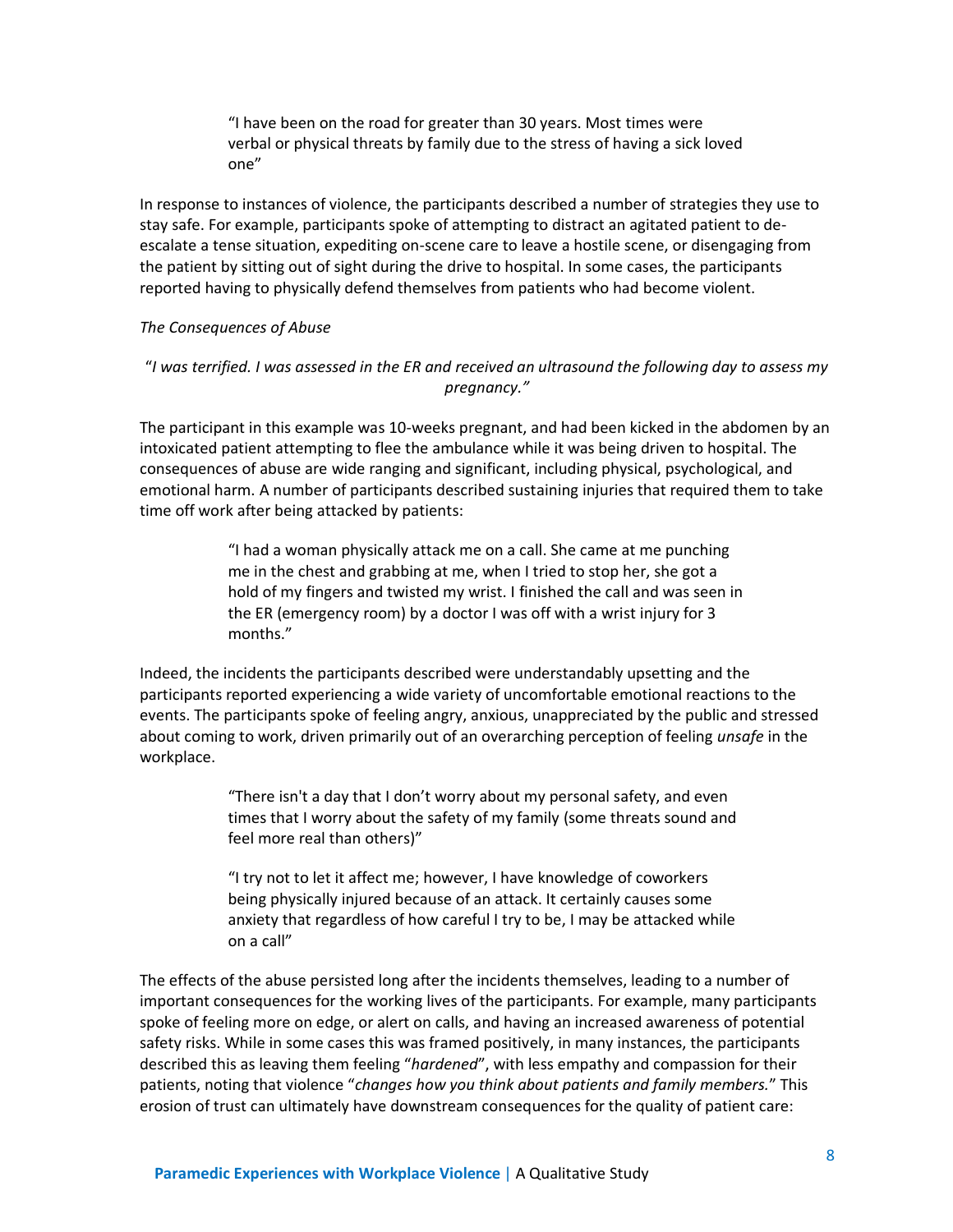"(Violence) definitely makes me frustrated, upset, and angry. It makes it very hard to move on and be compassionate and professional for the next patient"

Unfortunately, many participants spoke of feeling unsupported by their supervisors and the service management, describing situations in which they reported abuse only for the incidents to be dismissed as minor, or worse, to be reprimanded for not following procedure. For example, several participants spoke of being admonished by supervisors for not wearing face shields after having patients spit in their face: *"(The) supervisor told me I needed to review my PPE (personal protective equipment) application, and if I had been wearing a face shield, the angry drunk would not been able to spit in my face."* A handful of participants reported being mocked by supervisors after disclosing that they were having trouble coping with a violent attack:

> "The two (supervisors) on that night found me hiding in the ambulance crying. In a nutshell, I was told I'm probably not cut out for this job and should start looking for a new career. 'Look at yourself, you're a mess'"

Ultimately, the experience was intensely traumatizing for some, and comments like these were felt to perpetuate an institutionalized view that tolerating abuse is an expected part of paramedic work, with paramedics who 'can't take it' viewed as – or made to feel – unsuitable for the profession.

This perception of feeling unsupported also extended to the police as well, often because incidents of abuse or violent attacks occurred when the police were present, or where the perpetrator was already in police custody. The participants described what they perceived as apathy on the part of the police, driven – in part – by the view that because the perpetrators were intoxicated or in an otherwise altered mental status that perusing charges would be futile. This left the paramedics feeling unsupported by a historically close and trusted ally.

> "Having my ass slapped by a patient twice while police are standing there and doing absolutely nothing about it is extremely degrading."

"I have been swung at and punched at by drunk patients, (and the) police appear to have no eagerness to pursue any charges. I feel that these cases are likely easily dismissed as the patients are deemed to be 'just going under a medical issue' and charges would likely not stick."

Collectively, the experience of violence in the workplace had tangible effects on work life for many of the participants. While some of this was positive, such as being more alert or cautious on calls and taking proactive steps to ensure personal safety, more often the effects were negative. The participants reported that being subjected to violence in the workplace diminished their enjoyment of their work, leaving them with less compassion for their patients – and, importantly, feeling alone and unsupported in the face of chronic abuse.

> "She (the patient) began calling me names and verbally abusing me, all while my partner, social workers, police officers stood beside me silent. *I was surrounded by people yet felt completely alone*." (emphasis added)

*The Context and Culture*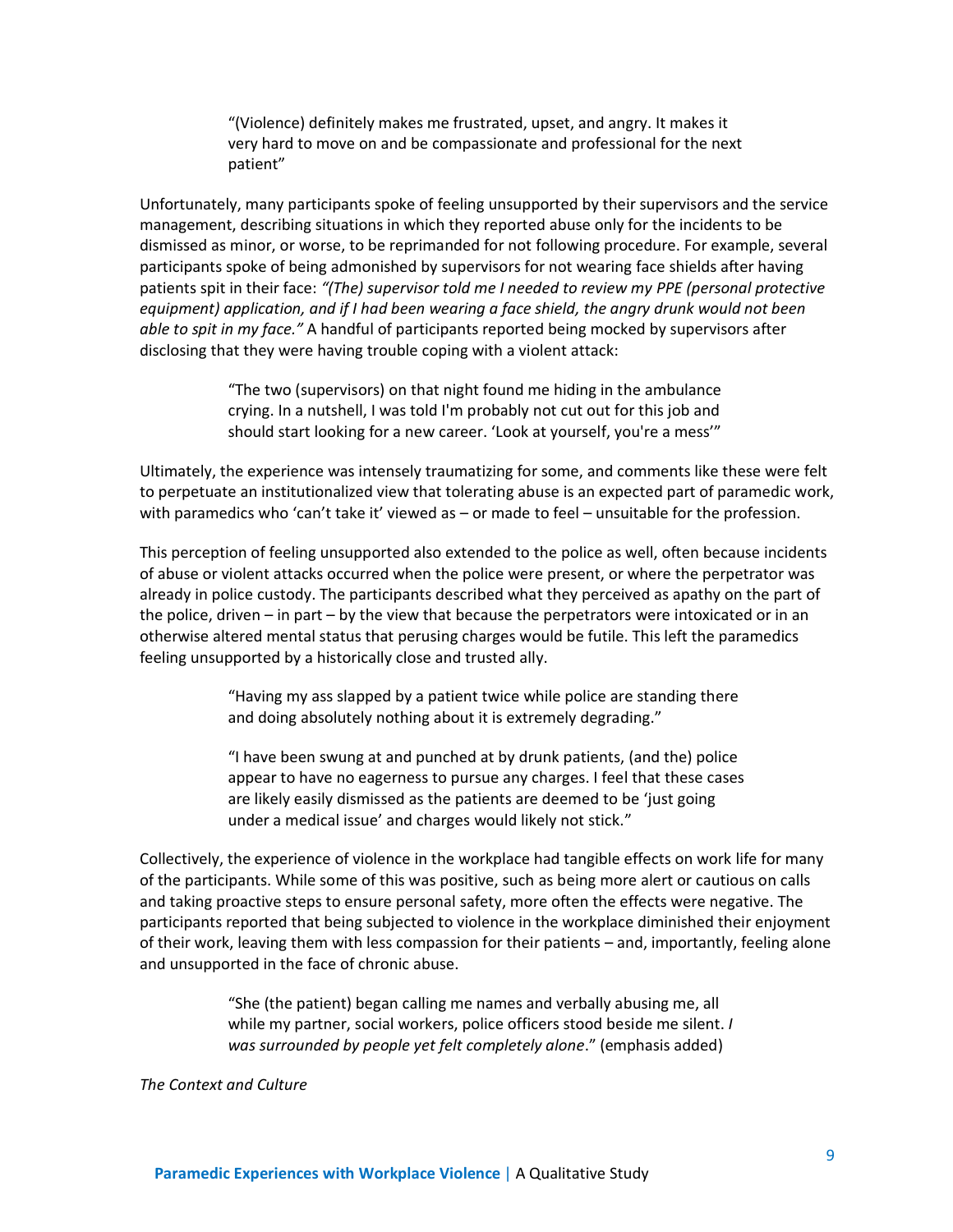We identified a complex interplay of contextual factors that describe a workplace culture in which violence in the workplace is implicitly tolerated. Previous research, for example, has found that paramedics often report that exposure to violence is just an accepted 'part of the job', and we found this in the current study as well, with an overwhelming number of participants echoing this sentiment.

> "It is part of the job, and although unfortunate, you learn to deal with it or the job becomes unbearable."

Exactly why workplace violence is so widely tolerated appears to be the result of several important factors. First, exposure to violence is so common for paramedics that the problem is described as chronic. When asked about specific violent incidents, the participants would often describe encountering "*too many to count*", listing a litany of abuses ranging from the benign to the extreme. Chronic exposure over a long period of time appeared to normalize the issue. Second, because so many of the incidents involving (in particular) physical abuse were perpetrated by patients under the influence of alcohol, or drugs, or as the result of a mental health crisis, the police were reluctant to pursue charges, often indicating that the prospect of conviction was unlikely.

> "From my experience, these incidents were beyond the control of the patients (because they were intoxicated or mentally ill), so it's easier to disregard them as not having a sound mind than to pursue any legal ramifications"

This led many participants to conclude that much of the abuse is *unpreventable*, noting that the paramedic service, or even the police, cannot prevent people from behaving inappropriately.

> "I think a lot of the violence is just inherent in the job and cannot be curbed. When we are dealing with patients with mental health problems, or alcohol and drug intoxication, or medical issues, they either have no control over, or don't care to control their behaviour"

Consequently, the participants often explained that reporting violent incidents was not worth the hassle, noting that the perpetrators often cannot or will not be held accountable for their actions. As a result, many participants downplayed the significance of violent incidents, passing off situations in which they were not seriously harmed as minor. Taken one step further, this normalization of violence on an individual level appeared to translate into an expectation of *tolerance* on an organizational level. Paramedics provide an important public service, and the participants spoke of the implicit expectation to prioritize their service to patients at the expense of their personal safety, often in service of professionalism: "*Customer service dictates that the (patient) is always right*." This meant that the participants were reluctant to address inappropriate behaviour, and were concerned about being disciplined if they acted to set boundaries, refuse service, or defend themselves from a violent attack.

> "When it comes down to it, sometimes it feels as though upper management would rather discipline paramedics for negative outcomes and patient complaints than stand up for their employees against workplace harassment and violence"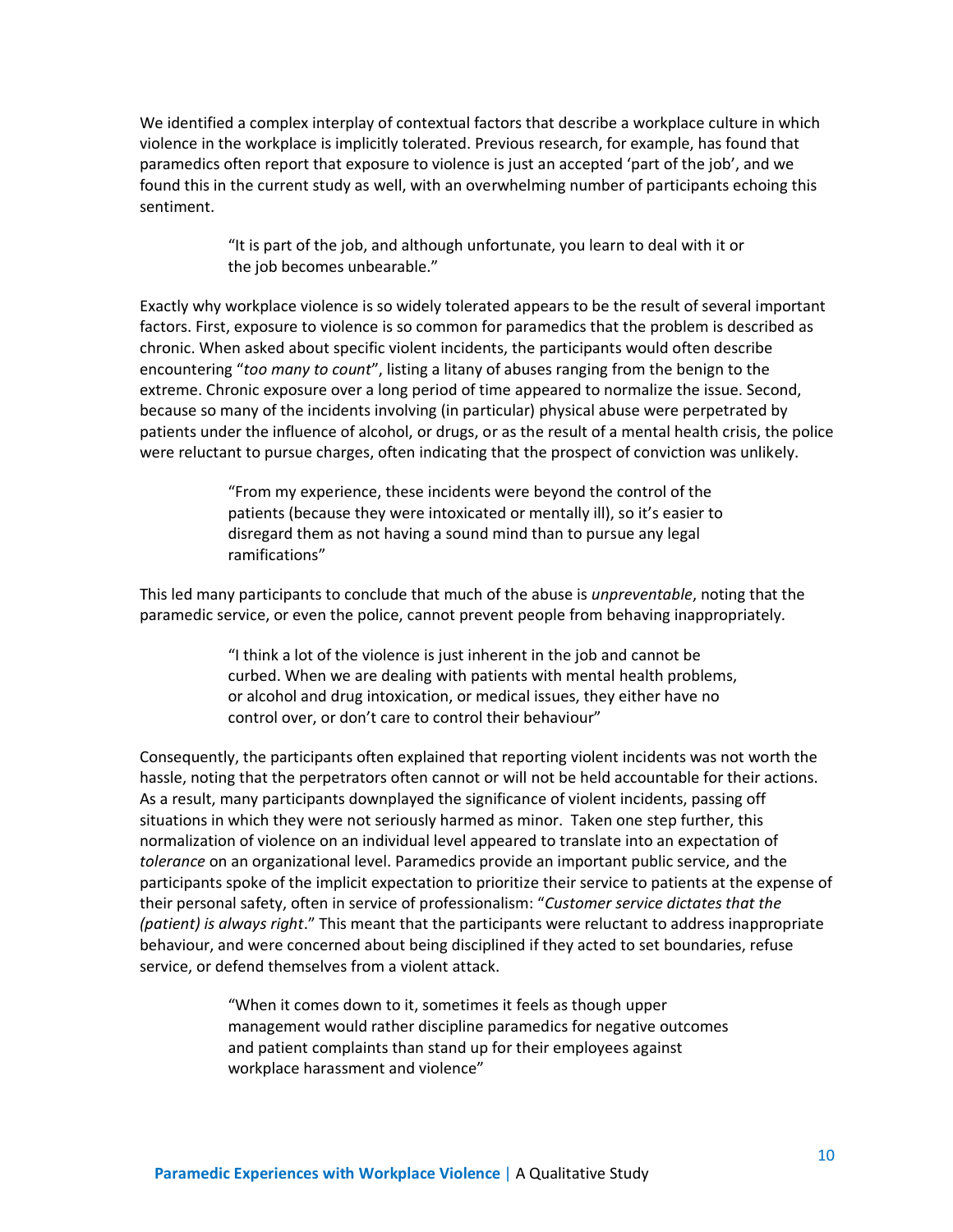This perception of powerlessness compounds the emotional effects of an already stressful situation. In addition to the potential for physical injuries and (sometimes long-term) psychological and emotional harm, the institutional acceptance of violence as a normal part of their work left the participants with a profound sense of injustice:

> "(The abuse) makes me feel worthless. It shows society that they can get away with this behavior toward paramedics because there are no consequences."

#### *What Paramedics Want*

*"I think people just want to be heard"*

Not just heard, but empowered. Because there are often no consequences for the perpetrators, the participants articulated a very strong sense of injustice, compounded by an organizational culture that normalizes abuse. When asked what solutions might exist, the participants offered a number of suggestions that center on feeling empowered, with being heard as a necessary first step.

Many of the participants described feeling unsupported by management, often relating accounts of reporting abuse to unsympathetic supervisors. What the participants wanted was for their concerns to be taken seriously, and to feel that their immediate supervisors and the broader management team valued their wellbeing. Beyond this initial validation, the participants described that they wanted supervisors to 'stand up' for them, making it clear to perpetrators that abusing paramedics is unacceptable, and that they will contact the police to report offenses.

> "SUPPORT! (emphasis retained) We are pretty much left to defend ourselves, not only from the initial incident, but also if we want to push the incident forward. Many incidents do not get reported as there is a strong feeling of 'what's the point, nothing is going to happen'"

The participants explained that this would involve adopting a 'zero tolerance' policy toward abuse – and communicating this policy explicitly through media campaigns, social media advertising, and signage in the patient compartments of the ambulances. The participants also described the need for an improved and streamlined reporting system. But importantly, support from management was also felt to reflect an acknowledgement that being the victim of abuse can be a stressful, and sometimes traumatic experience – an experience that should prompt the availability of resources *"to deal with the fallout for those that experience these situations*."

The desire for empowerment also included the desire for more training in how to deal with violent or abusive patients. The participants suggested training in situational awareness, crisis intervention, and de-escalation training, but many participants spoke of the necessity of providing hands-on selfdefence training, noting that de-escalation may not always be effective. Indeed, some of the more serious incidents the participants described occurred in situations where the paramedic was alone with an intoxicated patient in a resource-limited, high-risk environment (such as the back of a moving ambulance), creating the potential for catastrophic injuries if the paramedic is unable to safely control a violent patient.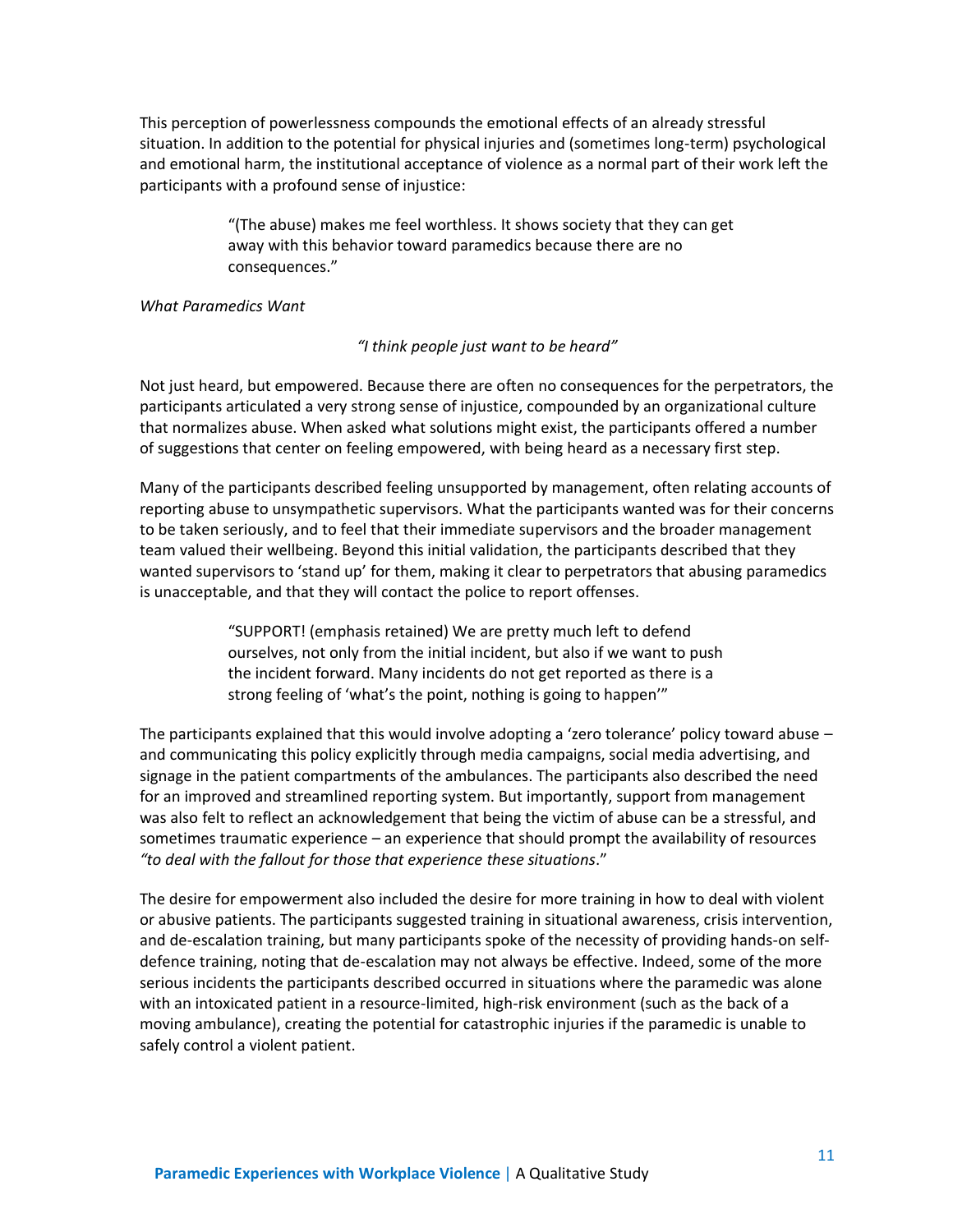"Training staff to be able to subdue an attacker enough to get away to a place of safety and to call for help. You cannot reason with unreasonable people."

Finally, the participants articulated a very strong desire for meaningful consequences for perpetrators. Although many recognized the difficulty in pursuing systemic changes in the justice system, the participants suggested changes in legislation that would impose harsher penalties for people who assault paramedics, similar to existing provisions in the Canadian Criminal Code for assaulting a peace officer. More pragmatically, the participants spoke about wanting the police to take the issue of violence against paramedics more seriously. Collectively, the participants often described that perpetrators are able to 'get away' with abusing paramedics because they are intoxicated or mentally ill – contributing to the perception of injustice discussed earlier. What the participants wanted was to correct the injustice and acknowledge that such behaviour is unacceptable:

> "If I go to a restaurant and yell at the staff I get kicked out, rightfully so. But, if I call 911 and attempt to physically or verbally assault the paramedics then it is just "part of what they signed up for". It is complete bullshit."

### **Discussion**

<span id="page-14-0"></span>Our goal was to explore paramedic experiences with violence in the workplace, qualitatively unpacking their experiences to understand the circumstances and contexts in which violence occurs. Nearly every participant reported encountering verbal abuse, and more than 80% had been the victim of a physical attack over the course of their careers. Of particular concern was the large proportion of participants who had been subjected to sexual harassment (61%) or assault (14%).

Our qualitative analysis of the free-text comments paralleled the quantitative findings, revealing that paramedics are subjected to a wide range of abuses on a regular basis. Verbal abuse, intimidation, threats, physical assaults – including assaults with weapons - and sexual violence were all discussed with disturbing frequency. The circumstances surrounding these incidents suggest some common themes: first, almost all of the physical abuse the participants described was perpetrated by patients who were intoxicated by alcohol or drugs, or in the midst of a mental health crisis, underscoring these subsets of calls as high-risk. Despite existing procedures that emphasize requesting – and occasionally, waiting for – police assistance, the police were often on scene and the perpetrator already in custody when the attacks occurred, suggesting an opportunity to revisit service policies and strengthen collaboration with police. However, we also identified a not insignificant pattern of attacks occurring during the drive to hospital, often when the paramedic was alone with an intoxicated patient. The consequences of a physical attack in the confined space of an ambulance travelling at highway speeds are potentially catastrophic, if for example, the perpetrator is able to incapacitate the treating paramedic, distract the driver, gain control of the vehicle, or even open one of the vehicle doors while it is in motion. Thankfully in the situations described by the participants, the attacks were usually quickly controlled. There are, however, lasting consequences stemming from what the participants described as a chronic exposure to workplace violence. First, physical attacks occasionally resulted in injuries, some of them serious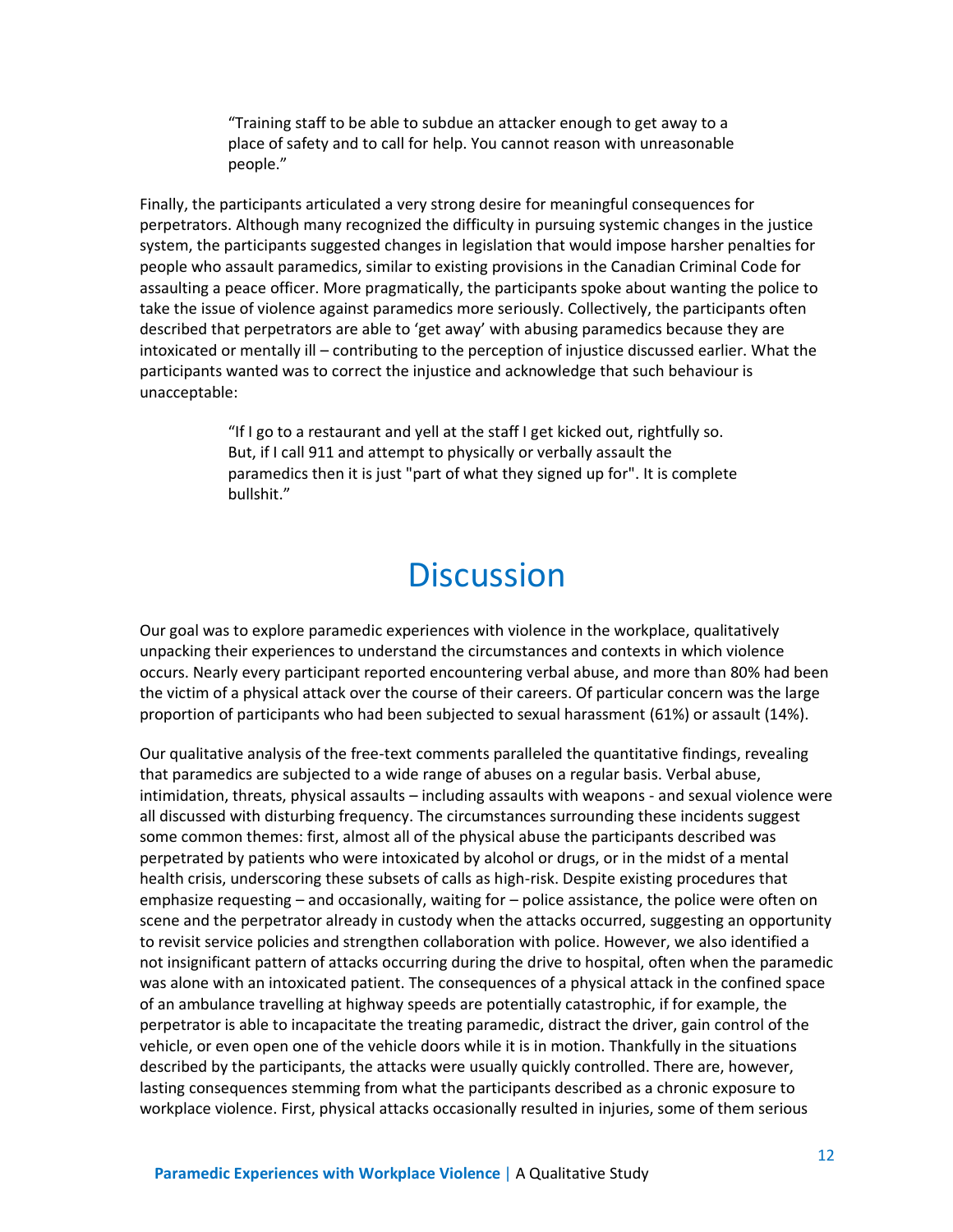and resulting in substantial lost-time from work. Second, even when a paramedic is physically unharmed, there are tangible emotional and psychological effects that arise from being the victim of a violent attack. The participants spoke of decreased job satisfaction, changes in mood, and symptoms consistent with post-traumatic stress disorder, to name a few. Looking downstream, the participants talked about long-term changes in their ability to provide compassionate and empathetic care, noting that it's difficult to establish a rapport with a patient when they feel unsafe. Although not discussed in detail specifically, this raises the possibility that patient care may ultimately suffer as a result.

Finally, the participants provided a number of comments that illuminated the larger context and organizational culture within which workplace violence occurs, helping to explain, at least in part, the phenomenon of under-reporting described in the literature [4]. Because the exposure is so frequent, and perpetrators of violence are often intoxicated or mentally ill, we found a distinct perception that violence is *unpreventable* and *un-prosecutable* – sentiments that left the participants with a profound sense of injustice. This translated into a perception of a tacit, institutionalized acceptance of violence, going so far as to suggest that paramedics are simply expected to tolerate the abuse in service of maintaining a 'professional' image. The participants made it clear that such sentiments are unacceptable ("It is complete bullshit"). What the participants want is to feel supported and empowered in taking the view that violence against paramedics will not be tolerated, and to explicitly communicate a policy of 'zero tolerance' to patients. Similar campaigns have been implemented in the United Kingdom and Australia amid a growing awareness of violence against paramedics. Such a policy not only has effect of potentially preventing some instances of abuse, but also legitimizing the concerns of the paramedics in such a way that if an attack does occur, the subsequent emotional harm may be mitigated by a supportive and empathetic management team.

Our findings highlight several opportunities to better understand and address the problem. First, we recommend the establishment of a streamlined reporting process with consistent definitions for various forms of abuse, ideally drawn from a literature review or environmental scan. This will allow for better tracking, and afford a more complete understanding of the problem, particularly for identifying trends such as seasonal variation. Second – and in a related sentiment – we recommend a mechanism to identify and monitor the economic burden of abuse, particularly where incidents cause physical or psychological harms that result in lost-time from work. Third, we recommend a comprehensive review of operational policies, with particular attention to strengthening interagency collaboration with police. Given that so many of the situations the participants described involved perpetrators who were already in police custody, there are likely opportunities to establish safety procedures to further mitigate the risk. Collaboration with police should also include processes to support the reporting and charging of perpetrators. Fourth, we recommend the implementation of safety equipment, such as commercially-designed soft restraints and 'spit-hoods', consistent with existing recommendations in the literature [5]. In the current system, physical restraints must be improvised or police officers must handcuff patients to the stretcher. Both have potentially significant safety concerns. Improvised restraints may harm the patient or fail to adequately contain them. Handcuffs, meanwhile, cannot be released quickly in the event of an emergency and may not adequately restrain a particularly violent patient. Coinciding with safety equipment, we additionally recommend the service consider specialized training, ideally in partnership with the police as part of a coordinated inter-agency plan. Training might include, for example, situational awareness, conflict resolution, crisis intervention, and de-escalation training, but should also include hands-on physical self-defence training to deal with immediate, high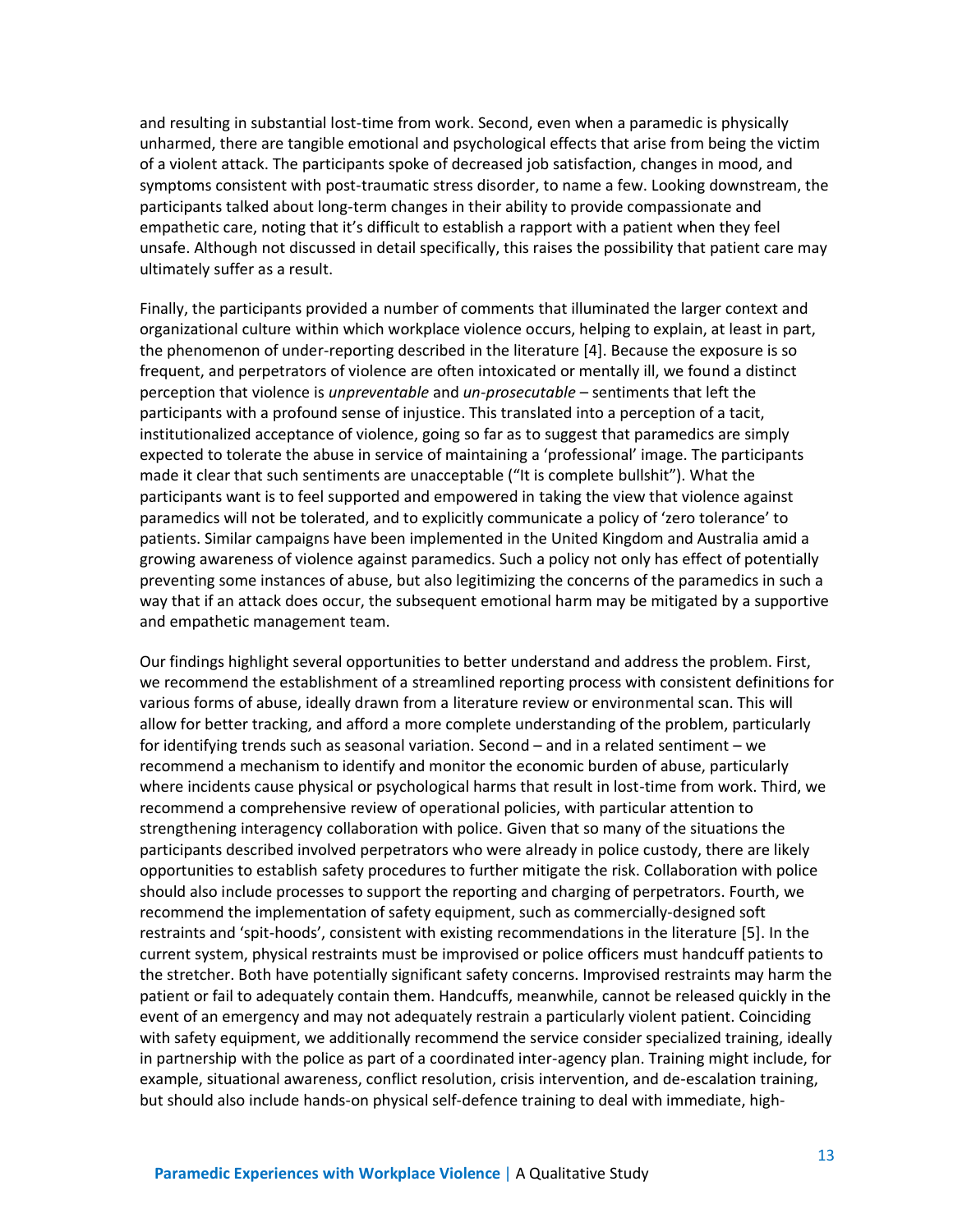consequence threats, such as a violent patient in the back of a moving ambulance where retreat is not possible. Finally, and most importantly, we recommend taking proactive steps to change the culture from (what is perceived as) institutional acceptance of violence to explicit rejection. Recognizing that abuse may not always be *preventable*, it is important that it never become *tolerable*. Communicating to the public and to the paramedics that violence against paramedics is never acceptable would go a long way in creating the sense of support and empowerment the participants seek.

#### *Limitations*

Our findings should be interpreted within the context of certain limitations. First, our methods preclude direct comparisons with existing research on the prevalence of workplace violence. This makes it difficult to say whether the incidence of violence our participants describe is higher or lower than other estimates in similar settings. Second, the response rate for our survey was 33.3% and the reader must exercise caution in generalizing our findings to the entire service. Finally, the qualitative analysis of survey comments carries with it well-recognized limitations [16]. Although nearly 200 paramedics completed our survey, it is nevertheless a *passive* form of qualitative data collection that limits our ability to gain deep insight into the topic (as compared with in-depth interviews, for example).

### **Conclusion**

<span id="page-16-0"></span>In our study, exposure to workplace violence was common, with the participants describing a wide variety of verbal, physical, and sexual violence. Acts of physical violence were commonly perpetrated by intoxicated patients, or patients experiencing a mental health crisis, often with police already in attendance; however, we identified that the transportation phase of patient care was also high-risk. The consequences of chronic exposure to workplace violence are potentially significant, including long-term physical, psychological, and emotional harm. Because the problem is so pervasive and is often perpetrated by people for whom criminal prosecution is unlikely, there is a perception of tacit institutional acceptance of violence as a normal, unpreventable part of paramedic work. Our findings have important implications for service administrators, and we identified several opportunities to enhance service policy, staff training, and organizational culture by adopting a 'zero tolerance' position on workplace violence.

#### **Acknowledgements**

We would like to acknowledge and express our gratitude to the members of the External Violence Against Paramedics working group – Monica Misra-Lui, Alexis Silverman and Willie Wong – as well as Faith Bisram and Daniel Paterson for their support and assistance in completing this study. Finally, we would like to thank the survey participants for taking the time to share their (often difficult and deeply personal) experiences with us, and for the important work that they do in our communities.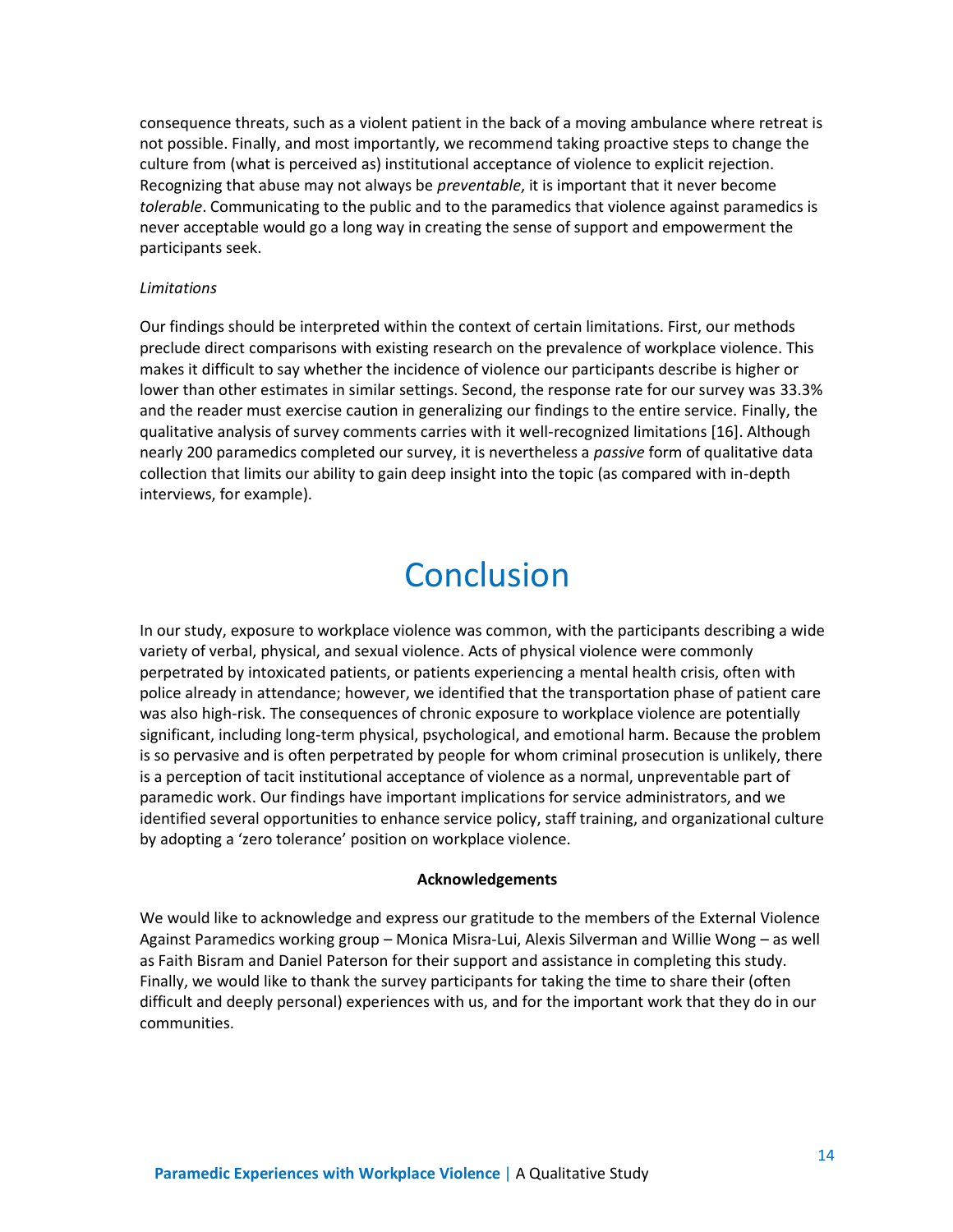### References

- <span id="page-17-0"></span>1. Boyle, M., et al., *A pilot study of workplace violence towards paramedics.* Emerg Med J, 2007. **24**(11): p. 760-3.
- 2. Suserud, B.O., M. Blomquist, and I. Johansson, *Experiences of threats and violence in the Swedish ambulance service.* Accident and Emergency Nursing, 2002. **10**(3): p. 127-135.
- 3. Corbett, S.W., J.T. Grange, and T.T. Thomas, *Exposure of prehospital care providers to violence.* Prehosp Emerg Care, 1998. **2**: p. 127-131.
- 4. Bigham, B., et al., *Paramedic self-reported exposure to violence in the emergency medical services (EMS) workplace: A mixed-methods cross sectional survey.* Prehosp Emerg Care, 2014. **18**: p. 489-494.
- 5. Maguire, B.J., et al., *Preventing EMS workplace violence: A mixed-methods analysis of insights from assaulted medics.* Injury, 2018.
- 6. Maguire, B.J., *Violence against ambulance personnel: a retrospective cohort study of national data from Safe Work Australia.* Public Health Res Pract, 2018. **28**(1).
- 7. *Ambulance staff face rise in physical and verbal sexual assaults*, in *The Guardian*. 2018.
- 8. Pourshaikhian, M., et al., *A Systematic Literature Review: Workplace Violence Against Emergency Medical Services Personnel.* Arch Trauma Res, 2016. **5**(1): p. e28734.
- 9. Wongtongkam, N., *An exploration of violence against paramedics, burnout and posttraumatic symptoms in two Australian ambulance services.* International Journal of Emergency Services, 2017. **6**(2).
- 10. Vaismoradi, M., H. Turunen, and T. Bondas, *Content analysis and thematic analysis: Implications for conducting a qualitative descriptive study.* Nursing and Health Sciences, 2013. **15**: p. 398-405.
- 11. Braun, V. and V. Clarke, *Using thematic analysis in psychology.* Qualitative Research in Psychology, 2006. **3**(2): p. 77-101.
- 12. Charmaz, K., *The logic of grounded theory coding practices and initial coding*, in *Constructing Grounded Theory*, J. Seaman, Editor. 2014, Sage Publications: London. p. 109- 137.
- 13. Braun, V. and V. Clarke, *What can "thematic analysis" offer health and wellbeing researchers?* Int J Qual Stud Health Well-being, 2014. **9**: p. 26152.
- 14. Charmaz, K., *Focused coding and beyond*, in *Constructing Grounded Theory*, J. Seaman, Editor. 2014, Sage Publications: London. p. 138-161.
- 15. Charmaz, K., *Memo-writing*, in *Constructing Grounded Theory*, J. Seaman, Editor. 2014, Sage Publications: London. p. 162-191.
- 16. LaDonna, K.A., T. Taylor, and L. Lingard, *Why Open-Ended Survey Questions Are Unlikely to Support Rigorous Qualitative Insights.* Acad Med, 2018. **93**(3): p. 347-349.